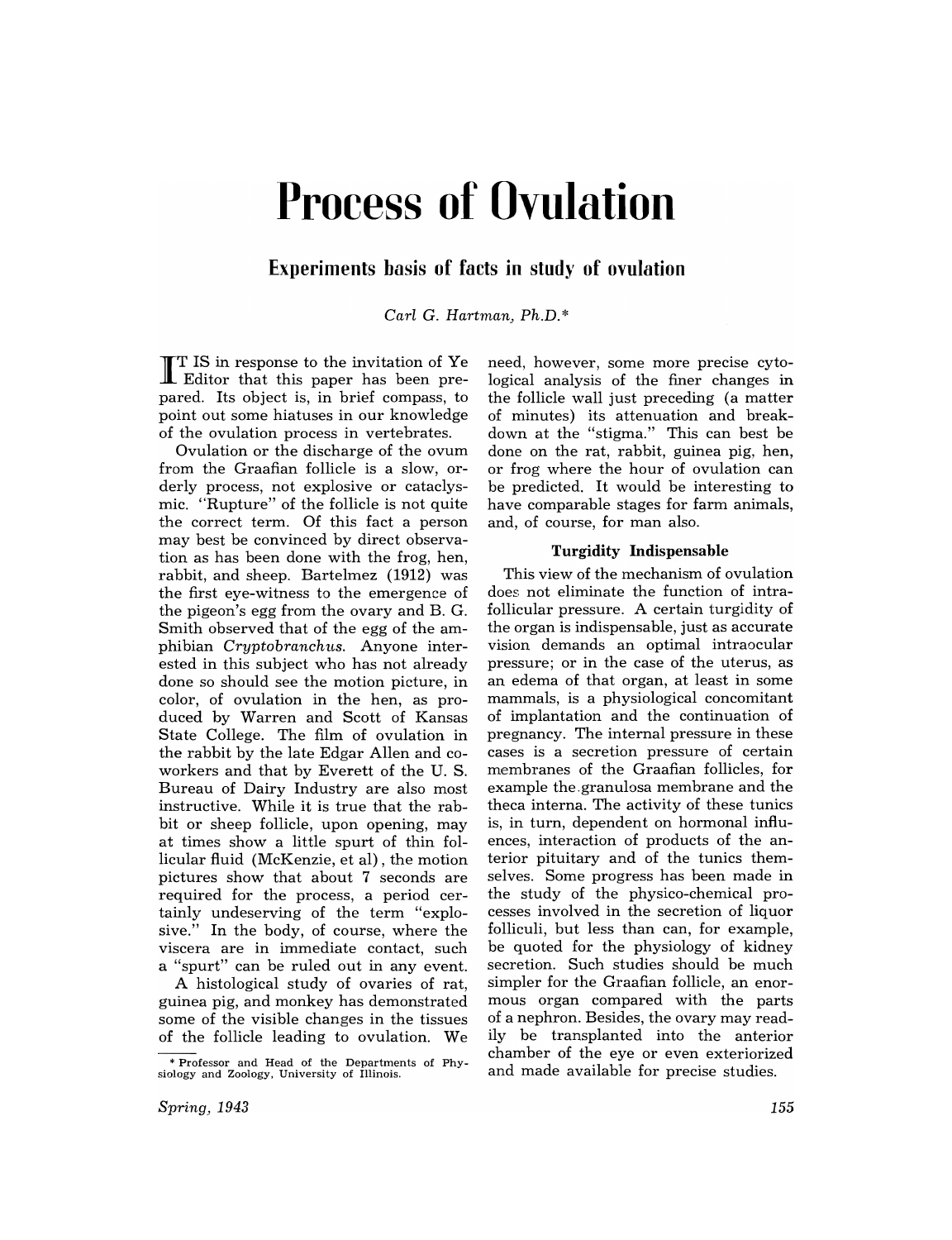Nor are we ready to dump the old theory that smooth muscle fibers of the theca externa have to do with ovulation. Quite the contrary. A mammalian follicle suspended in saline solution and attached to a light heart lever can, upon the addition of adrenalin to the bath, be made to write a record of its contraction. Ripe follicles removed singly from a frog's ovary can be seen to "ovulate" in a saline bath. It will be noted that the follicle is "skinned" off, as it were, or in other words that the egg emerges from a "rip" smaller than the diameter of the ovum, which is literally squeezed out. The same may be seen in the hen, as e.g. in the Warren-Scott film.

#### **Smooth** Muscle Demonstrated

Smooth muscle fibers have been demonstrated in the theca interna of the rat. There are scattered references in the older literature to casual observations on such cells in other mammals and birds. But no one seems to have subjected the matter to intensive study. It should also be quite easy to get actual tracings of the contraction of the hen follicle during ovulation by means of a tube inserted into the follicle and connected with a delicate tambour just before ovulation. It may indeed be possible to remove the follicle from the bird for this purpose, for the egg will emerge even though being thus severed from the ovary at such a time.

The time element in the foregoing experiment of removing the nearly ripe follicle at its stalk is important because, as we now know, maturation of the follicle and ovulation require anterior pituitary hormone and possibly also estrogens and pro gesterone.

One can easily demonstrate this in a suitable frog, say during the winter months, when the frog has large eggs but does not normally ovulate. Implant a bit of fresh frog pituitary (or extract of it or suspension of pituitary previously "saved up" by drying from acetone or absolute alcohol) and 20, 40, or 60 minutes later remove the ovary and suspend it in frog saline. Eggs will drop off like berries from a bunch of grapes, the number being roughly proportionate to the length

of exposure to the hormone while the follicles are still in contact with the circulating blood. This can also be demonstrated by the following experiment of Robinson and Hill. Suspend the ovary and add extract of minced frog pituitary to the bath—the same thing will happen, ovulations will occur, the number being roughly proportionate to the fraction of a pituitary added.

In both hen and frog there is splendid opportunity of studying the changes in the follicle wall which lead to ovulation. They are more than vascular. Results attained in frog and bird are certain to prove very suggestive for the mammal.

Failure to ovulate is the cause of much sterility. The ovaries are extremely sensitive to non-specific influence deleterious to the health of the body in general. Any of the avitaminoses interfere with cyclic changes in the ovaries. If a female of a wild species, having ripe follicles in the ovaries, is caught in a steel trap the follicles are likely to degenerate without ovulation. Captivity itself is deleterious to the gonads. Even the domestic hen brought into close confinement from the free range while in the process of laying *0.* clutch of eggs immediately stops laying and absorbs the remaining large oocysts and ovulation ceases until adjustment to the close quarters has been attained.

#### Cystic Ovaries

In cows, the cystic condition of the ovaries is a source of greatest worry to the veterinary obstetrician. No "cure" has yet been found for this. In Everett's (Duke University) "constant estrus" strain of rats the condition is temporarily corrected by injection of 0.5 mg. of progesterone; ovulation occurs and the following cycle is "normal," after which the original condition recurs. Progesterone is as yet too expensive to use in cows, although doubtless any manufacturer of the synthetic hormone would be glad to have it tried, if this has not already been done.

Other female mammals, including the farm animals, are sterile because of ovarian inactivity. Their anterior pituitaries are either less active than normal or the

*(Ccntinued on page 201)* 

*The Veterinary Student*